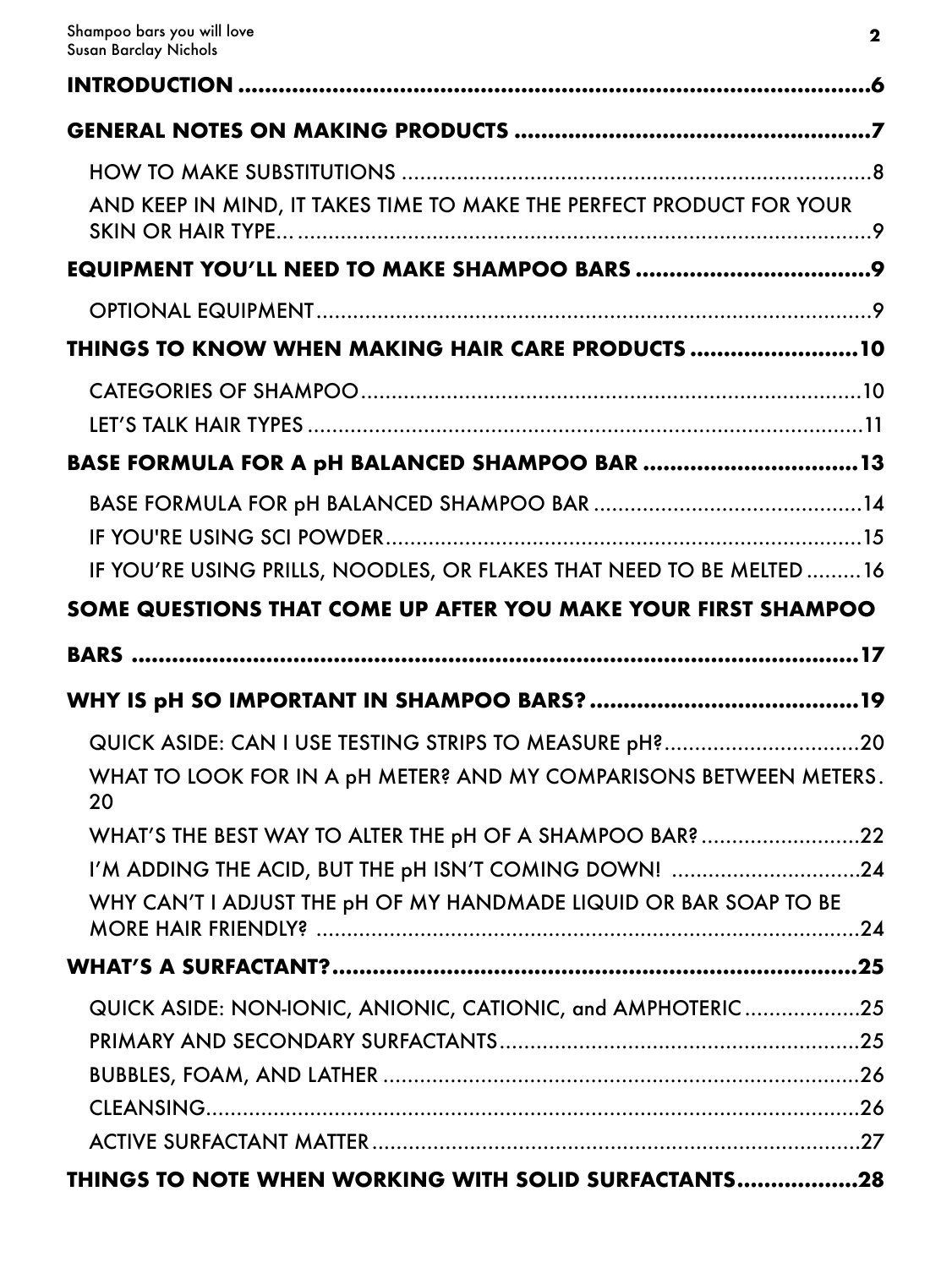| HOW TO BEST MELT SCI OR OTHER POWDERED SURFACTANTS IN A DOUBLE             |
|----------------------------------------------------------------------------|
|                                                                            |
|                                                                            |
|                                                                            |
|                                                                            |
|                                                                            |
|                                                                            |
|                                                                            |
|                                                                            |
|                                                                            |
|                                                                            |
| <b>MODIFYING THE SURFACTANTS IN OUR BASE SHAMPOO BAR FORMULA 33</b>        |
| <b>QUICK ASIDE ABOUT CREATING CLARIFYING SHAMPOO BARS 35</b>               |
|                                                                            |
| MOISTURIZING & CONDITIONING SHAMPOO BAR WITH SOLID OILS OR BUTTERS<br>37   |
| MOISTURIZING & CONDITIONING SHAMPOO BARS WITH FATTY ACIDS OR               |
|                                                                            |
| MOISTURIZING & CONDITIONING SHAMPOO BARS WITH SILICONES ("OIL FREE")<br>40 |
|                                                                            |
| CONDITIONING & HYDRATING SHAMPOO BARS WITH HUMECTANTS43                    |
| CONDITIONING & HYDRATING BARS WITH A TON OF HUMECTANTS44                   |
| MOISTURIZING, CONDITIONING, AND HYDRATING SHAMPOO BARS45                   |
|                                                                            |
| CONDITIONING, HYDRATING & FILM FORMING SHAMPOO BARS48                      |
|                                                                            |
|                                                                            |
| CONDITIONING SHAMPOO BARS WITH CATIONIC QUATERNARY COMPOUNDS 51            |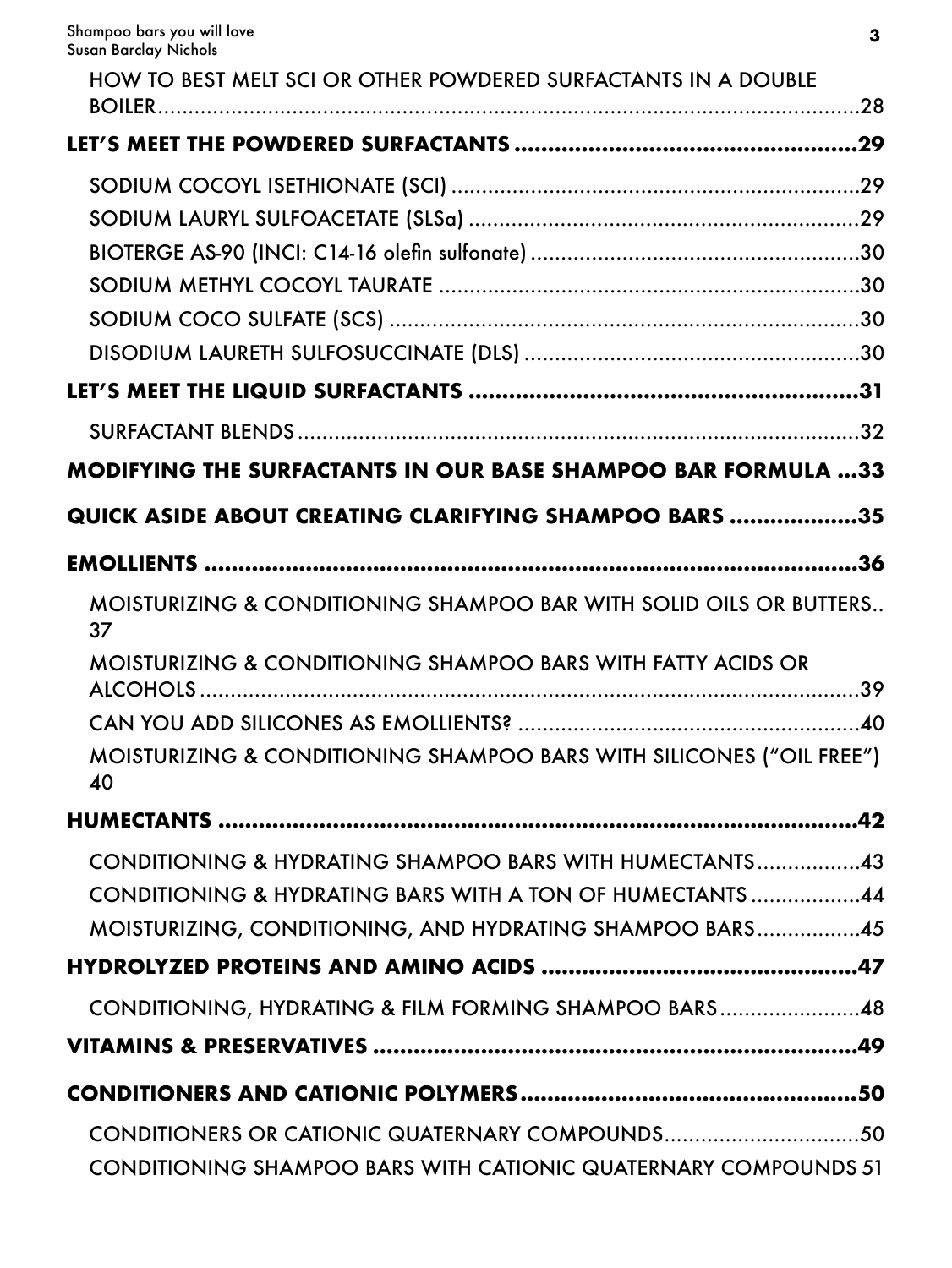| CONDITIONING SHAMPOO BARS WITH CATIONIC COMPOUNDS AND CATIONIC            |     |
|---------------------------------------------------------------------------|-----|
|                                                                           |     |
|                                                                           |     |
|                                                                           |     |
|                                                                           |     |
|                                                                           |     |
|                                                                           |     |
|                                                                           |     |
|                                                                           |     |
|                                                                           |     |
|                                                                           |     |
|                                                                           |     |
|                                                                           |     |
|                                                                           |     |
|                                                                           |     |
|                                                                           |     |
|                                                                           |     |
|                                                                           |     |
|                                                                           |     |
|                                                                           |     |
|                                                                           |     |
|                                                                           |     |
|                                                                           |     |
|                                                                           |     |
|                                                                           |     |
| <b>EVERYTHING BUT THE KITCHEN SINK pH BALANCED SHAMPOO BAR 67</b>         |     |
| DUPLICATION OF LUSH'S JUMPING JUNIPER SHAMPOO BAR 69                      |     |
| POTENTIAL DUPLICATION OF LUSH'S JUMPING JUNIPER SHAMPOO BAR USING<br>SCS. | .70 |